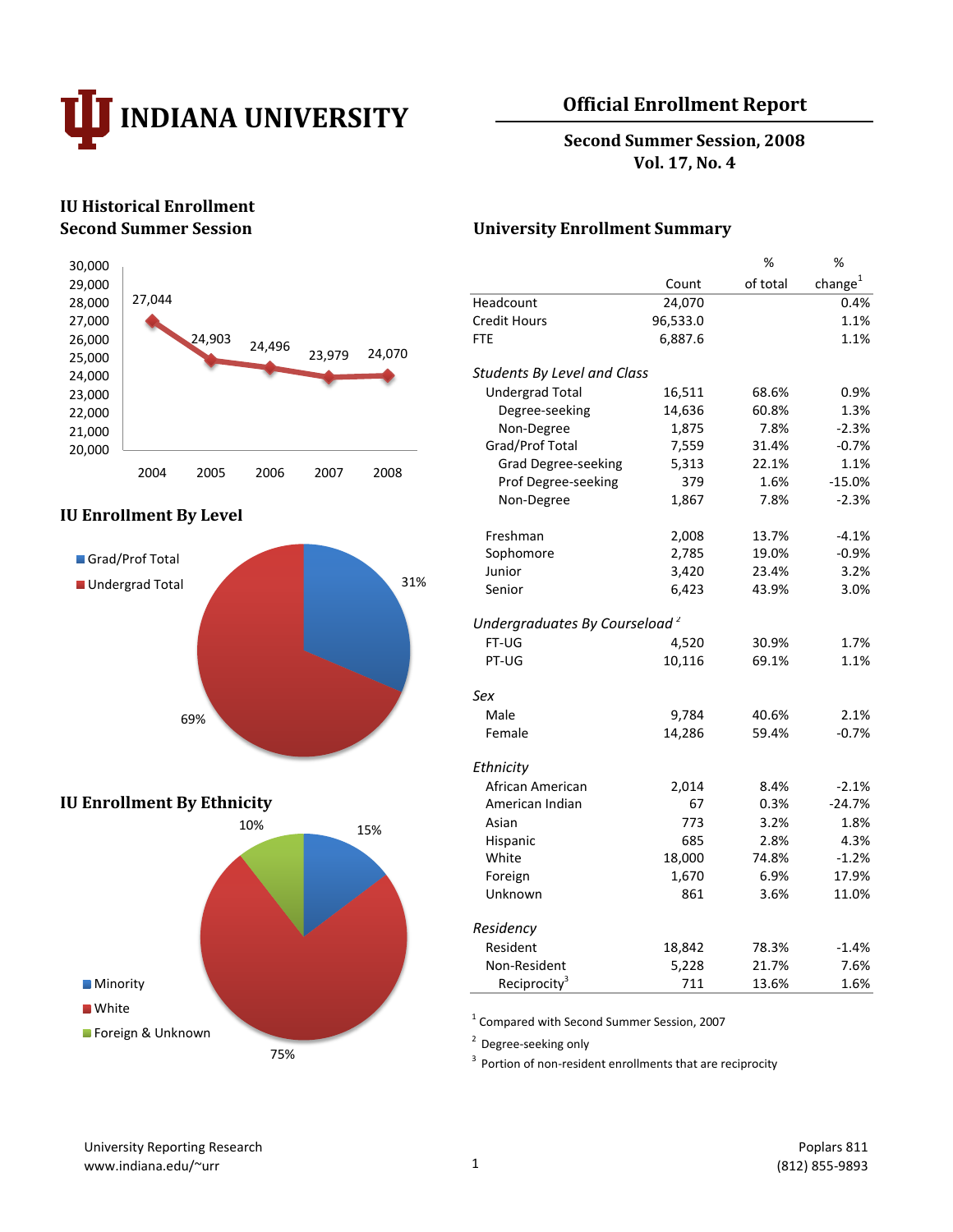# **Campus Enrollment Summary**

|              |       | Headcount |                     |          | Credit Hours |                     | FTE     |          |                     |  |
|--------------|-------|-----------|---------------------|----------|--------------|---------------------|---------|----------|---------------------|--|
|              |       | %         | %                   |          | %            | %                   |         | %        | %                   |  |
|              | Count | of total  | change <sup>+</sup> | Count    | of total     | change <sup>+</sup> | Count   | of total | change <sup>-</sup> |  |
| Bloomington  | 7,315 | 30.4%     | 2.9%                | 30,532.0 | 31.6%        | 2.6%                | 2,199.0 | 31.9%    | 3.0%                |  |
| Indianapolis | 8,638 | 35.9%     | 0.5%                | 34,121.0 | 35.3%        | 2.3%                | 2,433.0 | 35.3%    | 2.2%                |  |
| East         | 499   | 2.1%      | 2.0%                | 2,129.0  | 2.2%         | 7.0%                | 146.9   | 2.1%     | 8.8%                |  |
| Fort Wayne*  | 1,580 | 6.6%      | 3.2%                | 6,117.0  | 6.3%         | 5.7%                | 435.8   | 6.3%     | 4.6%                |  |
| Kokomo       | 576   | 2.4%      | $-9.0\%$            | 2.264.0  | 2.3%         | $-4.8%$             | 154.9   | 2.2%     | $-4.4%$             |  |
| Northwest    | 1,491 | 6.2%      | $-8.2%$             | 6,096.0  | 6.3%         | $-8.3%$             | 429.4   | 6.2%     | $-8.3%$             |  |
| South Bend   | 1,882 | 7.8%      | $-1.8%$             | 7,132.0  | 7.4%         | $-2.4%$             | 505.8   | 7.3%     | $-3.3%$             |  |
| Southeast    | 2,089 | 8.7%      | 0.2%                | 8,142.0  | 8.4%         | $-1.9%$             | 582.9   | 8.5%     | $-1.0%$             |  |

1 Compared with Second Summer Session, 2007

\* IU students only

## **Campus Historical Second Summer Session Enrollment**





University Reporting Research www.indiana.edu/~urr 2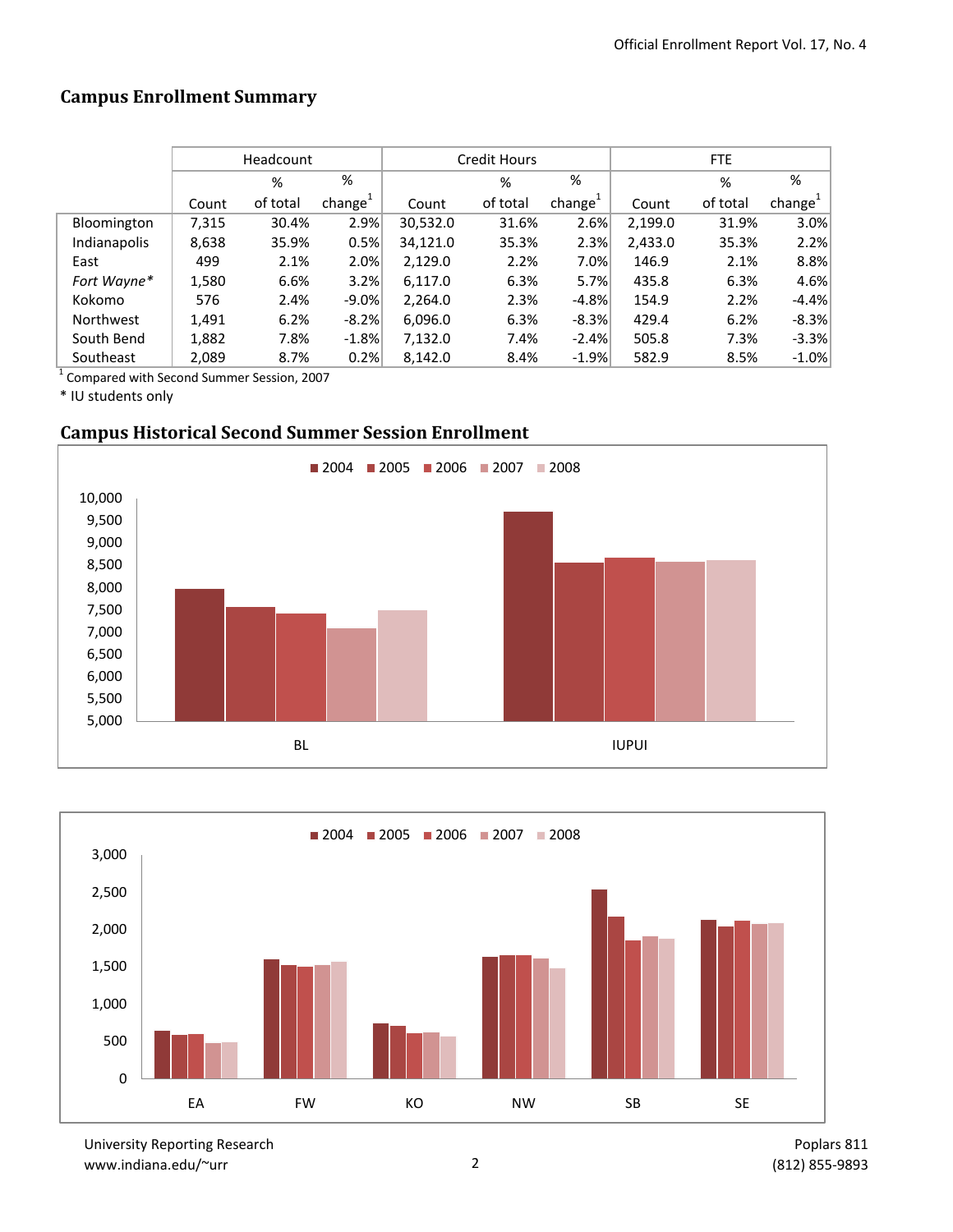|              |       | Undergraduate |                     | Graduate/Professional |        |                     |  |  |
|--------------|-------|---------------|---------------------|-----------------------|--------|---------------------|--|--|
|              |       | % of          |                     |                       |        |                     |  |  |
|              |       | campus        | %                   |                       | campus | %                   |  |  |
|              | Count | total         | change <sup>1</sup> | Count                 | total  | change <sup>1</sup> |  |  |
| Bloomington  | 4,586 | 62.7%         | 1.7%                | 2,729                 | 37.3%  | 5.0%                |  |  |
| Indianapolis | 5,890 | 68.2%         | 2.3%                | 2,748                 | 31.8%  | $-3.1%$             |  |  |
| East         | 447   | 89.6%         | $-0.2%$             | 52                    | 10.4%  | 26.8%               |  |  |
| Fort Wayne*  | 1,150 | 72.8%         | 9.4%                | 430                   | 27.2%  | $-10.4%$            |  |  |
| Kokomo       | 506   | 87.8%         | $-11.5%$            | 70                    | 12.2%  | 14.8%               |  |  |
| Northwest    | 1,110 | 74.4%         | $-6.5%$             | 381                   | 25.6%  | $-13.0%$            |  |  |
| South Bend   | 1,360 | 72.3%         | 3.0%                | 522                   | 27.7%  | $-12.3%$            |  |  |
| Southeast    | 1,462 | 70.0%         | $-4.1%$             | 627                   | 30.0%  | 11.8%               |  |  |

#### *Level of Enrollment (including non-degree)*

**Percent of Total that is Undergraduate**



## *Undergraduates by Class* **†**

|              | Freshman |        |                     | Sophomore |        |                     | Junior |        |                     | Senior |        |           |
|--------------|----------|--------|---------------------|-----------|--------|---------------------|--------|--------|---------------------|--------|--------|-----------|
|              |          | % of   |                     |           | % of   |                     |        | % of   |                     | % of   |        |           |
|              |          | campus | %                   |           | campus | %                   |        | campus | %                   |        | campus | %         |
|              | Count    | total  | change <sup>+</sup> | Count     | total  | change <sup>+</sup> | Count  | total  | change <sup>+</sup> | Count  | total  | $change+$ |
| Bloomington  | 667      | 16.7%  | 4.2%                | 443       | 11.1%  | $-3.1%$             | 1,098  | 27.6%  | 6.4%                | 1,777  | 44.6%  | $-3.2%$   |
| Indianapolis | 418      | 8.1%   | $-0.2%$             | 1,026     | 19.8%  | 0.7%                | 1,179  | 22.7%  | 4.0%                | 2,568  | 49.5%  | 9.1%      |
| East         | 97       | 23.1%  | $-9.3%$             | 90        | 21.4%  | $-15.1%$            | 103    | 24.5%  | 18.4%               | 130    | 31.0%  | 10.2%     |
| Fort Wayne*  | 170      | 10.8%  | $-10.5%$            | 260       | 16.5%  | 14.5%               | 236    | 14.9%  | 15.1%               | 415    | 26.3%  | 14.0%     |
| Kokomo       | 74       | 12.8%  | $-23.7%$            | 111       | 19.3%  | $-30.6%$            | 88     | 15.3%  | $-15.4%$            | 179    | 31.1%  | 17.0%     |
| Northwest    | 169      | 11.3%  | $-18.4%$            | 297       | 19.9%  | 2.8%                | 212    | 14.2%  | $-11.7%$            | 347    | 23.3%  | $-7.2%$   |
| South Bend   | 227      | 12.1%  | 1.3%                | 266       | 14.1%  | 0.4%                | 182    | 9.7%   | $-7.6%$             | 444    | 23.6%  | 4.5%      |
| Southeast    | 186      | 8.9%   | $-11.0\%$           | 292       | 14.0%  | 2.1%                | 322    | 15.4%  | 2.5%                | 563    | 27.0%  | $-7.7%$   |

† Degree-seeking only

## *Undergraduate Enrollment Status* **†**

|              |       | <b>Full-time Undergrad</b> |                     | Part-time Undergrad |        |                     |  |  |
|--------------|-------|----------------------------|---------------------|---------------------|--------|---------------------|--|--|
|              |       | % of                       |                     | % of                |        |                     |  |  |
|              |       | campus                     | %                   |                     | campus | %                   |  |  |
|              | Count | total                      | change <sup>1</sup> | Count               | total  | change <sup>1</sup> |  |  |
| Bloomington  | 1,617 | 40.6%                      | $-1.8%$             | 2,368               | 59.4%  | 2.2%                |  |  |
| Indianapolis | 1,441 | 27.8%                      | 5.8%                | 3,750               | 72.2%  | 5.2%                |  |  |
| East         | 137   | 32.6%                      | 9.6%                | 283                 | 67.4%  | $-3.4%$             |  |  |
| Fort Wayne*  | 266   | 24.6%                      | 22.6%               | 815                 | 75.4%  | 6.0%                |  |  |
| Kokomo       | 98    | 21.7%                      | $-1.0%$             | 354                 | 78.3%  | $-14.7%$            |  |  |
| Northwest    | 346   | 33.8%                      | $-8.5%$             | 679                 | 66.2%  | $-7.2%$             |  |  |
| South Bend   | 287   | 25.6%                      | 5.1%                | 832                 | 74.4%  | $-0.7%$             |  |  |
| Southeast    | 328   | 24.1%                      | $-4.7%$             | 1,035               | 75.9%  | $-3.7%$             |  |  |

<sup>1</sup> Compared with Second Summer Session, 2007

\*IU students only

**Percent of Undergraduate that is Full-time**